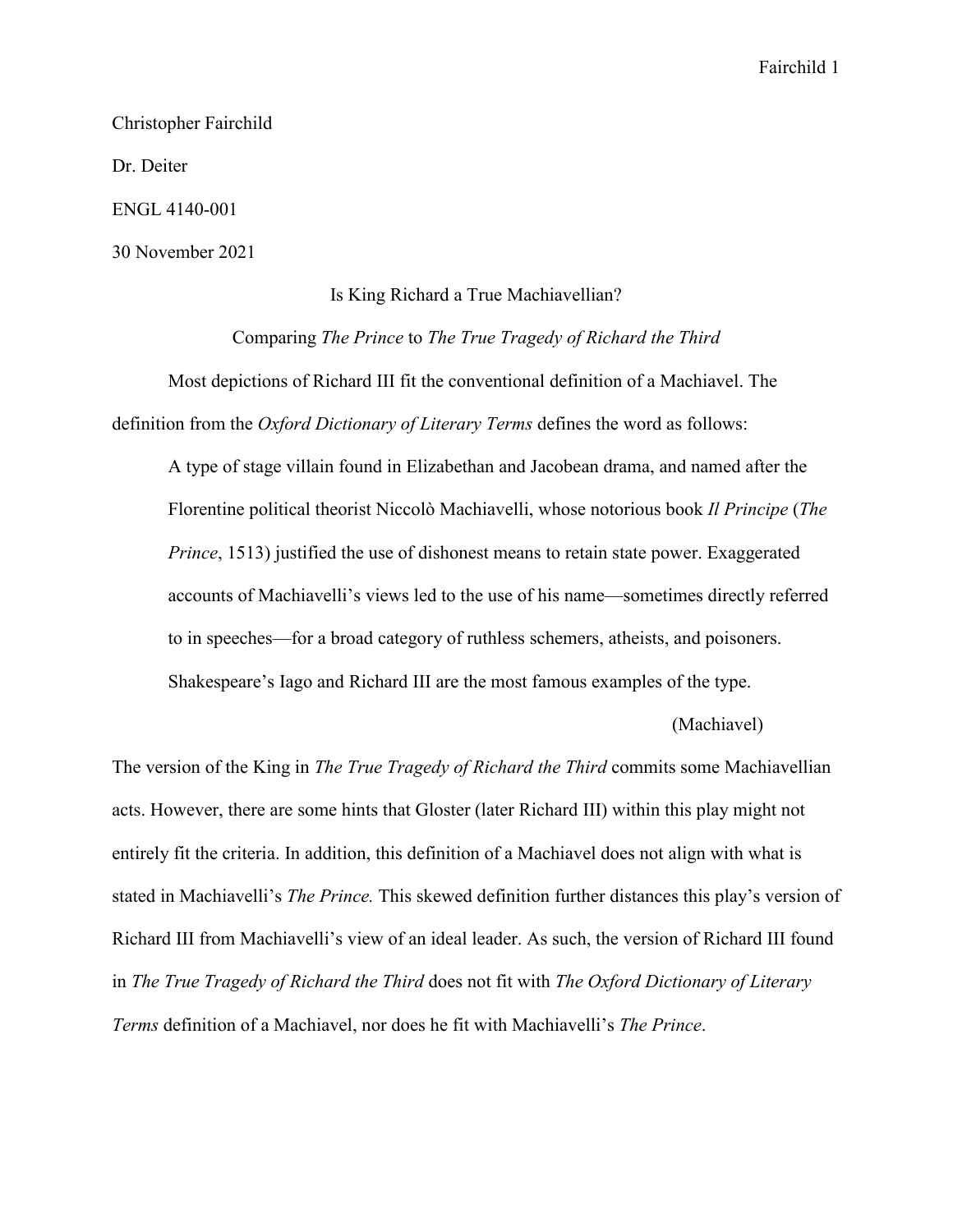The aforementioned definition aligns with the cultural interpretation of a machiavel as it includes a self-indulgent attitude toward evil. This cultural interpretation comes from popular depictions of villainous characters like Shakespeare's *Richard III*. I will compare Richard III's character in *True Tragedy* to this scheming, self-indulgent depiction of a Machiavel. Going further I will compare, Richard III in *True Tragedy*, and by extension the definition to *The Prince*. The *Oxford English Dictionary* defines Machiavellian as "A follower of Machiavelli; a person who adopts the principles recommended, or supposed to have been recommended, by Machiavelli in his treatise on statecraft; a person who practices expediency in preference to morality; an intriguer or schemer. Usually derogatory" (Machiavellian). This definition also states that the person in question is a schemer and that the word is derogatory of that person. This is also against the objective description of a leader in *The Prince*.

As a Machiavel, this play's version of Richard III is quite different from the character in other plays about Richard III. He does use dishonest means to gain his power but not so much to retain and keep his power. Even then, his dishonest methods do not mean the character himself is truly dishonest. The version in *True Tragedy* is arrogant and is ignorant of his dishonesty. Other versions of Richard III relish in his villainy and seek to justify his rule and actions to himself and those around him. However, it is clear in his first scene in *True Tragedy* which foreshadows the death of his nephews, that he would rather do away with them quickly instead of engaging in a complex political game:

Why what are the babes but a puffe of Gun-pouder? A marke for the soldiers, food for fishes, Or lining for beds, deuices enough to make them away, Wherein I am resolute, and determining, needs no counsel (15)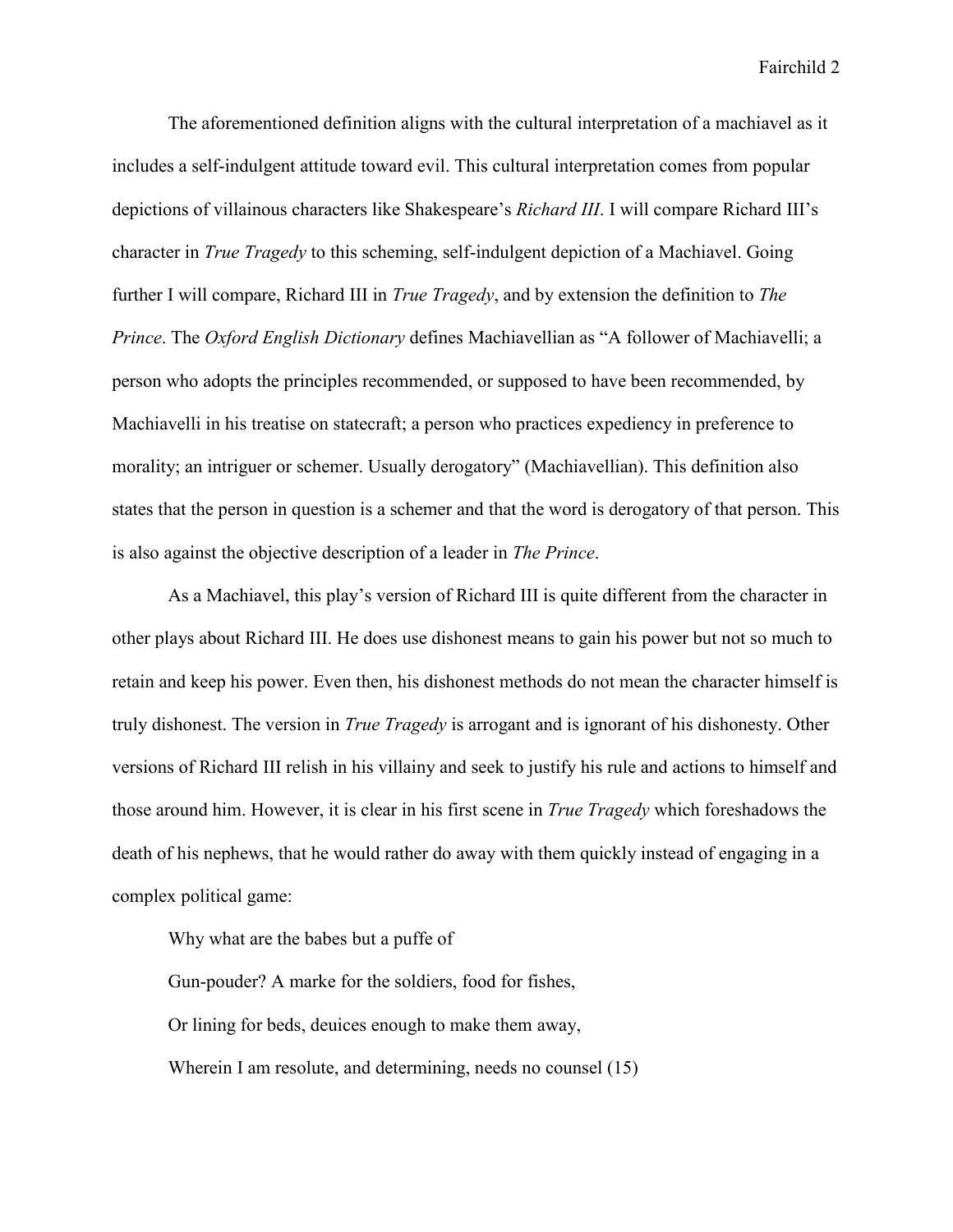He admits it would be easier to snuff out the children with "a puffe of Gun-pouder" or, a bullet. Nonetheless, he does require dishonest means. He might be a machiavel, but merely a reluctant one. A reluctant Machiavel does not fit with this exaggerated, hyperbolic definition. T This play's depiction of Richard III is less of a stereotypical machiavel than other better fitting depictions that rely on the dramatic self-indulgence of villainy. One such depiction is in Shakespeare's *Richard III* within its own first scene;

I am determinèd to prove a villain And hate the idle pleasures of these days. Plots have I laid, inductions dangerous, By drunken prophecies, libels, and dreams, To set my brother Clarence and the King In deadly hate the one against the other" (Shakespeare 1.1.30-35)

This version is not reluctant, but finds duplicity necessary to set his family against themselves.

In addition, the version of Richard III at the end of *The Second Part of King Edward IV*  by Thomas Heywood fits as a Machiavel, leading into events most associated with Richard III. "What? Is he gone? In heat? Why, farewell, he. / He is displeased. Let him be pleased again; / We have no time to think on angry men"  $(23.108-110)$ . Richard here reveals his deception and shows little care for Buckingham. This remains in line with the Machiavelian characteristic of dishonesty. In contrast, Richard III in *True Tragedy* feels immense guilt over his own actions:

My fearfull shadow that still followes me,

Hath summoned me before the seuere iudge,

My conscience witnesse of the blood I spilt,

Accuseth me as guiltie of the fact,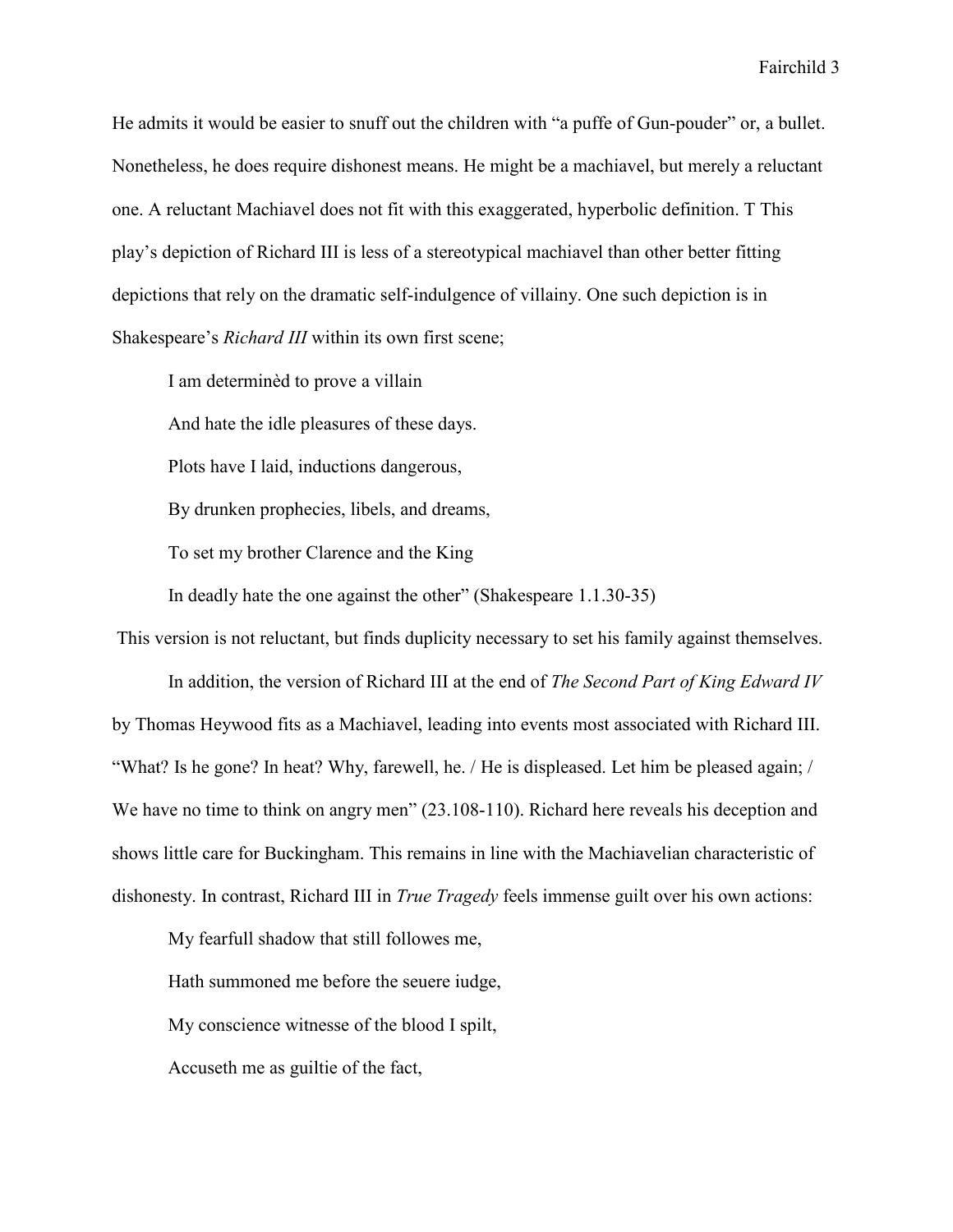the fact a damned iudgement craues, whereas impartiall iustice hath condemned. Meethinkes the Crowne which I before did weare, Inchast with Pearle and costly Diamonds, it turned now into a fatall wreathe, of fiery flames, and euer burning starres, and raging fiends hath past ther vgly shapes, In studient lakes, adrest to tend on me, If it be thus, what wilt thou do in this extremitie? Nay what canst thou do to purge thee of thy guilt?

## (*True Tragedy* 47)

This guilt is strong enough that even privately Richard cannot escape it. The other versions of this character would usually hide their true feelings but be open about their treachery with themselves. Other depictions of Richard III justify their actions to themselves and the audience. Instead, the unknown playwright shows how even the crown Richard lusted for is now just a representation of his sins.

Once King Richard has the crown and throne, upon hearing that Henry Earle of Richmond seeks the throne, Richard throws himself into an open war, instead of a stealthy assassination. "Why then there it goes, the great diuell of hell go with all. A marriage begun in mischiefe shall end in blood" (49). It should be noted that even if the plays are based on history, they dramatized and deviated from the historical record. While this could be a case of historical context getting in the way of character, *True Tragedy's* Richard uses reluctant scheming instead of open threats to obtain the throne. His real historical open war with Richmond is better fitting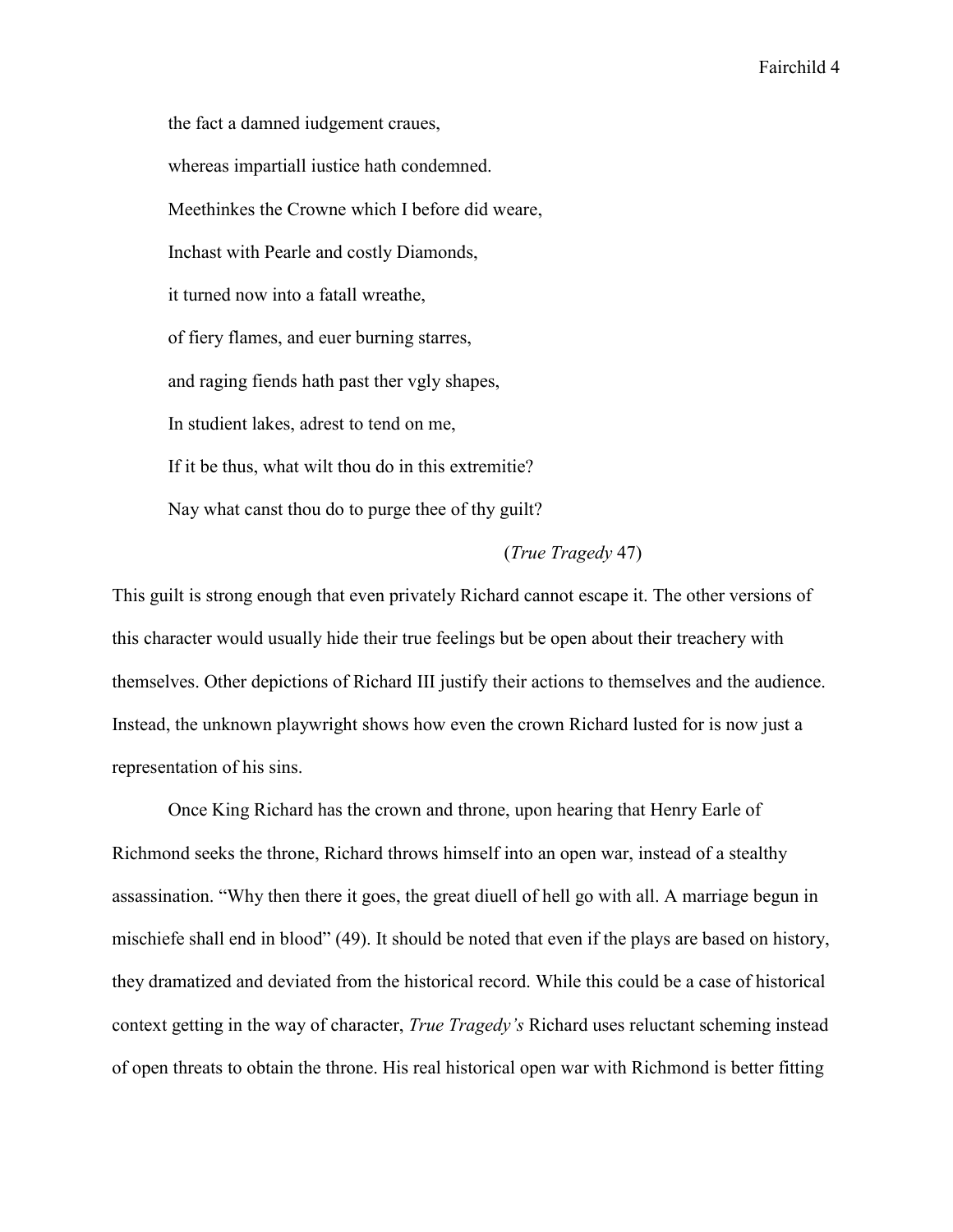to fictional *True Tragedy*'s version Richard because as King, he doesn't need to assassinate his way up. He is already on top; he only has to defend his position. However, an open war for the crown would not fit the other plays the scheming, deceitful Richard III is in, who he prefers and relishes in his misdeeds regardless of the historical King Richard. *True Tragedy's* Richard III is different from Richard III from other plays because each playwright develops their characters differently even if based on a historic figure. This public show of war is inconsistent with a machiavel, which would apply to a wide range of depictions of Richard III. This inconsistency ironically fits True Tragedy's version. With this in mind, Richard's speech against Richmond seems to be aimed to convince his army that Richmond is guilty of conspiring against the crown, even though Richard is guilty of doing the same:

Messenger staie, hat Blunt betrayed, doth Oxford rebell and aide the Earle Richmond, may this be true, what is our prison so weake, our friends so fickle, or Ports so ill lookt too, that they may passe and repasse the seas at their pleasures, then euerie one conspires, spoules our Conflex, conqueres our Castles, and Armes themselues with their owne weapons vnresisted? O villaines, rebels, fugetives, theeues, how are we betrayed, when our owne swoordes shall beate vs, and our owne subiects seeks the subuertion of the state (53-54)

This at first seems typical of Richard III character in most plays that represent him. Richard is known to push blame around. It reads as a standard speech to vilify Richmond. However, with the previous passages setting the context of this particular King Richard, we see that this one is genuine in blaming Richmond. It is dishonest as Richard leaves out his own deception to take the crown, but his disgust toward conspiracy makes this speech honest to himself, although ironic to the audience. *True Tragedy's* Richard III dislikes conspiracy and accuses Richmond of doing so.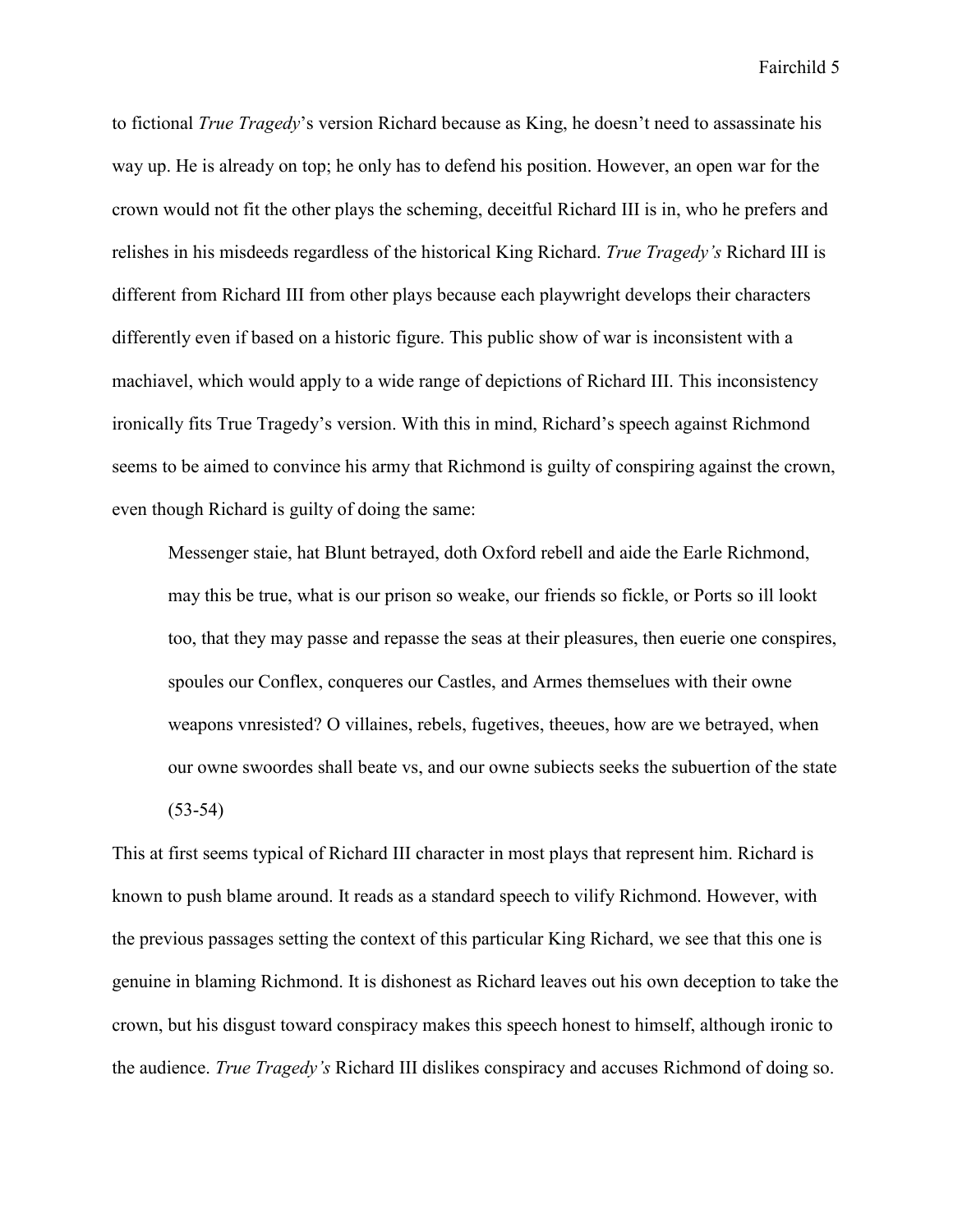Despite what Richard III has done, he sees himself as an honest figure condemning a dishonest character. The audience is aware that Richard is just as dishonest, even if he tries to excuse and ignore it. His arrogance is making him ignorant.

Before King Richard III dies his guilt comes back one more time. This time he is not alone because he confesses in front of his Page, breaking his public omission of guilt for taking the crown. While he usually hid his guilt, he does not go to the grave with it. He returns to full honesty upon death. "you watry heauens rowle on my gloomy day, and darksome cloudes close vp my cheerfull sownde, downe is they sunne Richard, neuer to shine againe, the birdes whose feathers should adorne my head, houers aloft & dares not come in sight[…] These are my last, what more I haue to say, ile make report among the damned soules" (65). He knows and can see all that awaits him is Hell for what he has done. He accepts it--a fate he knew was coming for him.

These points show that Richard III is not a Machiavel. The *Oxford Dictionary of Literary Terms* definition and the character-driven interpretation of a Machiavel do not match the description of a leader in *The Prince*. The literary definition of a machiavel in the *Oxford Dictionary of Literary Terms* explicitly states "a stage villain" and "exaggerated." The definition and modern cultural mold of a Machaivel takes an originally historical and political mold and appropriates it for a dramatic, hyperbolic character.

Even historically though, the term was misused. Shakespeare himself uses the word in the *Third Part of Henry the Sixth* where Richard III uses that such word. Change shapes with Proteus for advantages, And set the murderous machiavel to school. Can I do this, and cannot get a crown?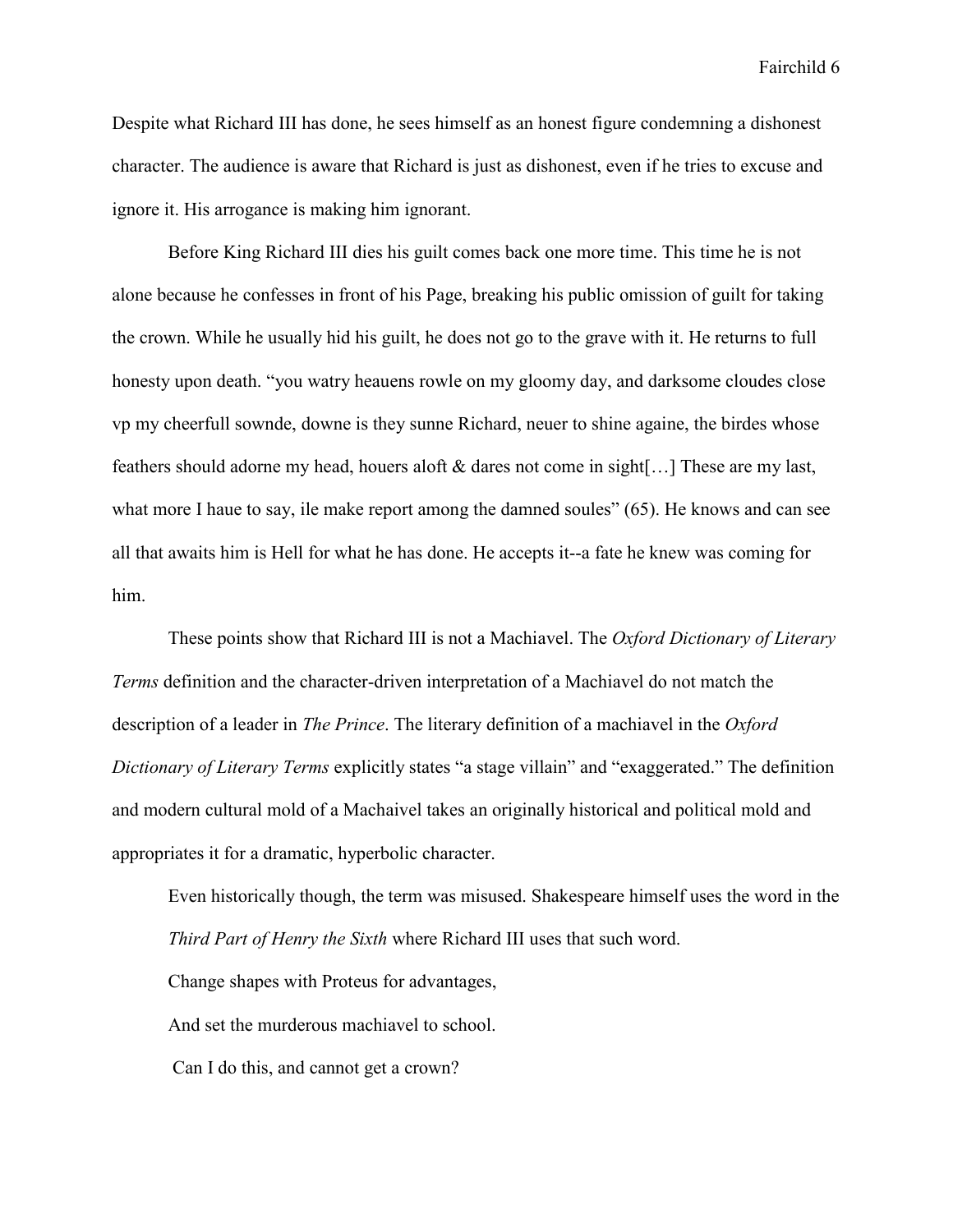Tut, were it farther off, I'll pluck it down.

# (*3 Henry VI* 3.2.192-195)

This use so early on helps set the historical precedent for *Machiavel* to be misused in plays, though not entirely Shakespeare's fault.

This gradual misuse of the word *Machiavellian* is made more obvious when it comes from a perspective that *The Prince* is some form of satire and not to be taken literally. This perspective is false. Wayne Rebhorn points to Machiavelli's exile and imprisonment causes for Machiavelli's bitter feelings toward the Medici. As such, these projected feelings made scholars think Machiavelli wrote satire to his former torturers. However, they miss why Machiavelli sent the treatise to the Medici in the first place and miss what the text says what a prince should do. The introduction to the Norton Critical Edition of *The Prince* gives the first reason. "He wanted to use his treatise as part of a 'job application,' showing the Medici his potential worth as a political advisor. It is not clear that they ever read *The Prince,* but if they did, it did not persuade them to offer Machiavelli the position he desired" (Rebhorn xii). Regardless of whether the Medici truly read it, using a satire work to apply for a job does not make much sense. When taken literally, it shows Machiavelli was able to put aside his own biases against the Medici to ensure for himself that the state could remain intact. This bias against the Medici cannot be understated. However, it is a testament to Machiavelli's strength of will to overlook his torture, imprisonment, and exile to improve the state he serves.

Since scholars tend to misunderstand *The Prince* as satire, they lose the intended purpose of the treatise. The text itself shares the very opinions that Machiavelli felt. It was not a satire because Machiavelli would not have been satirical over his own opinions. The main opinion, as stated from *The Prince*, is that a prince must serve the state, not themselves: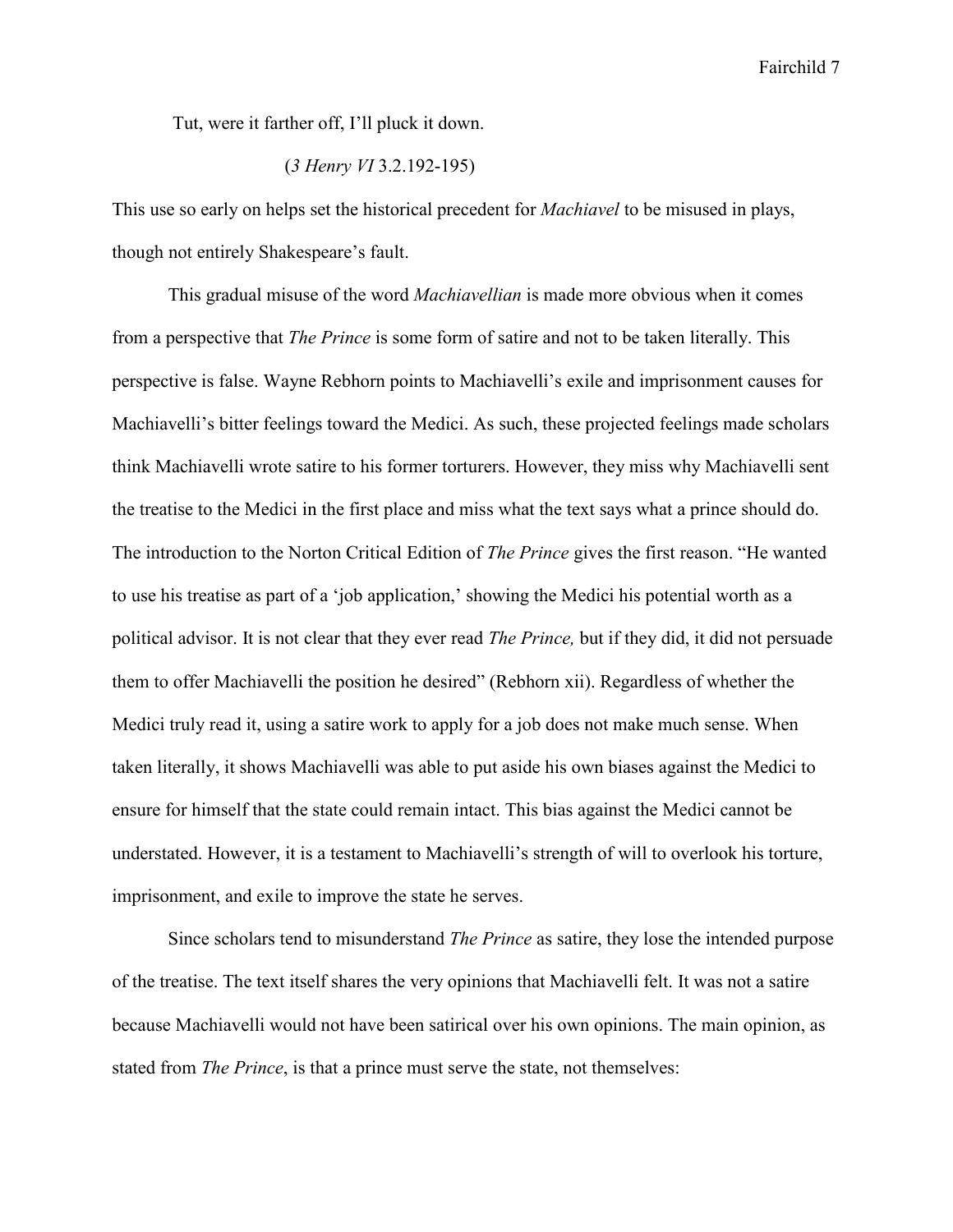A prince must be prudent enough to know how to avoid the infamy of those vices that would take his state away from him, and whenever possible, to be on guard even against those that might not lose it for him, but that, if he cannot resist them, he can indulge them with less concern. Furthermore, he should not worry about incurring the infamy of those vices without which it would be hard for him to save his state, for carefully taking everything into account, a man will discover that something resembling a virtue would, if it were put into practice, result in his ruin, whereas something else, which seems a vice, would, if it were put into practice, result in his security and well-being. (49) If a prince needs to remain in power for the good of the state, then the prince should attempt to keep their position if challenged. If a prince must remove themselves from their position of

power, then the prince serving the state must step aside for a new prince. The state is the ultimate goal, not the prince. Just as Machiavelli put his own justified biases aside to serve the Medici, a prince must set aside theirs to serve the state.

The previously stated satirical perspective on *The Prince* is not new. This view grew from an earlier misunderstanding of the treatise. In "Reconsidering the Early Modern Machiavellian: Illicit Manuscripts and Kyd's *The Spanish Tragedy*," Timothy M. Ponce shares that the misconception grew from the Catholic banning of Machiavelli's books, turning Machiavelli's prince into an evil, violent character. "By bringing the two seemingly contradictory principles of violence and contemplation together as Machiavelli instructs, Hieronimo righteously attains his ultimate goal as he follows the example of the biblical judges. This reading challenges the critical precedent, which assumes an automatic demonization of all connections with Machiavelli" (Ponce 448). Hieronimo from *The Spanish Tragedy* is a character that follows Machiavelli better than a "Machiavel," but by then the demonization of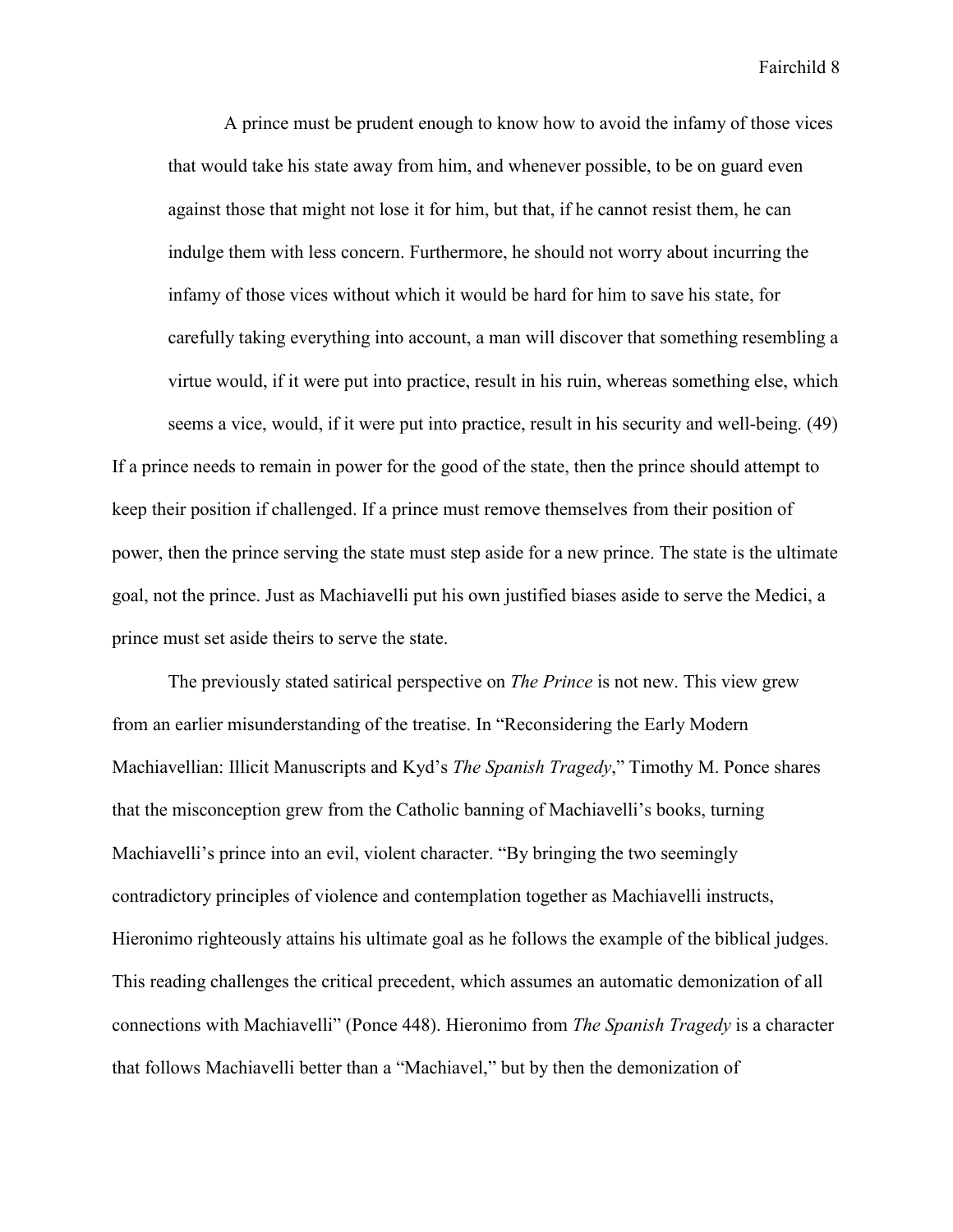Machiavellian characters had been established, allowing this non-traditional, and more accurate, character to slip past. Ponce also argues that *The Prince* was not popular because it was subversive of political power of the time. It would have been destroyed before it became popular. Instead, it was popular because its misunderstanding created a template for a villain. The Protestant countries were the only ones that could print it, thus enabling the book to skirt immediate destruction. However, its infamy created taboo status despite the treatise's survival. It was not officially published in English until 1640, though there were some English manuscripts. Its late translation further contributed to its false scandalous image. When a book like this is demonized, it creates the perfect contextual villain template. Once someone saw that a character in this time was "Machiavellian," they knew this one was a villain because Machiavelli was evil, not because of the treatise's content.

The cultural context of *The Prince* left it in a state of negativity. It was further condemned in 1572 after the Saint Bartholomew's Day Massacre, which many believed to have been based on a Machiavellian line of thinking. This event is when French protestatns were assassinated by Catholics. Even in the ways the work survived Catholic scrutiny, it was still permeated with outside context. In "Why We Understand Machiavelli the Way We Do," Jacob Soll states, "Through a rereading of Machiavelli's concept of the idea of prudence, Lipsius advocated a viable, Christian, civic version of Machiavelli's pragmatic and expedient prudence, which could be openly embraced by good Christian absolutist princes and used to strengthen the nascent states, which had been hobbled by confessional strife" (Soll 2). Even though the classical scholar Lipsius' work allowed *The Prince* to survive, it detracted from the areligious message intended. Chapter 18 of *The Prince* directly contradicts a religious reading: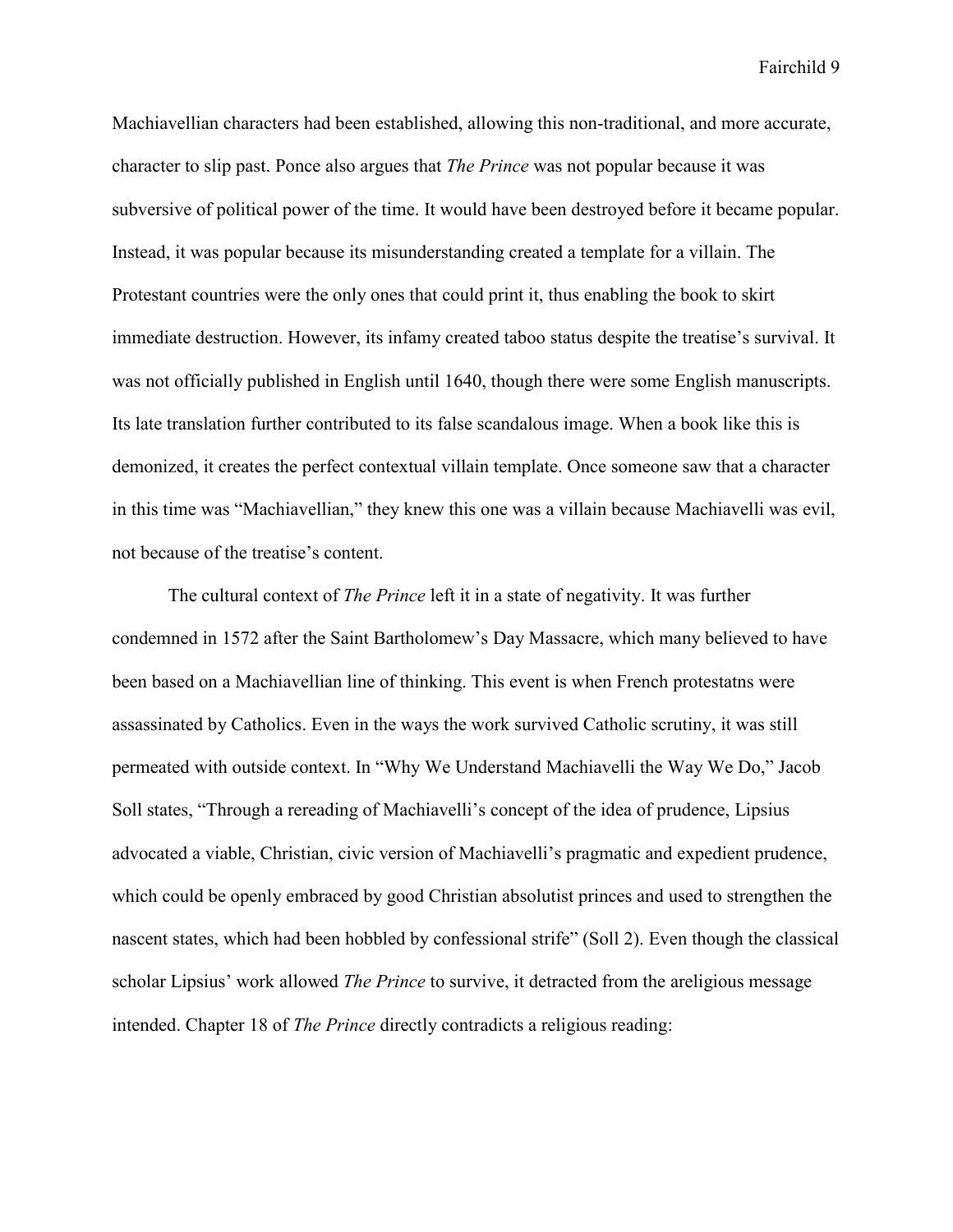Hence a prince should take great care never to let anything fall from his lips that is not imbued with the five qualities mentioned above, and to anyone seeing and hearing him, he should appear all mercy, all faithfulness, all integrity, all humanity, all religion. And nothing is more necessary than to seem to have than this last quality. And men in general judge more by their eyes than by their hands, because everyone can see, but few can feel… And in the actions of all men, and especially of princes, where there is no court to which to appeal, one looks at the end.  $(56)$ 

Even though it is impressive that The Prince survived, its means of survival harmed the ultimate message of the treatise, letting the term *Machiavel* grow in a context of tyranny rather than as an amoral guide. The term *Machiavel* is applied in retrospect in the modern era to literary characters, but by the time it was used by early-modern culture, it was already skewed from *The Prince*. This term used for literary characters today is indicative of past Christian opinion slandering *The Prince.* Machiavelli intended his treatise to show how a good leader should rule. However, the treatise and his name became slandered in the  $16<sup>th</sup>$  century, later misunderstood by scholars, then applied to fictionalized villainous characters. This left the term *Machiavel* only sharing a name and not much else resembling its origin.

A better definition of *Machiavel* might be "A leader who puts the needs of their state above their own, regardless of moral, religious, or personal needs." This definition would be left untouched by the historical context that grew around it and include dramatic characters. Yet, this definition is still open enough to describe a broad category of leaders both fictional and real.

If *The Prince's* literal context is focused on Richard III, then a new comparison must be made. If a prince is meant to serve the state above all else, then Richard in *The True Tragedy*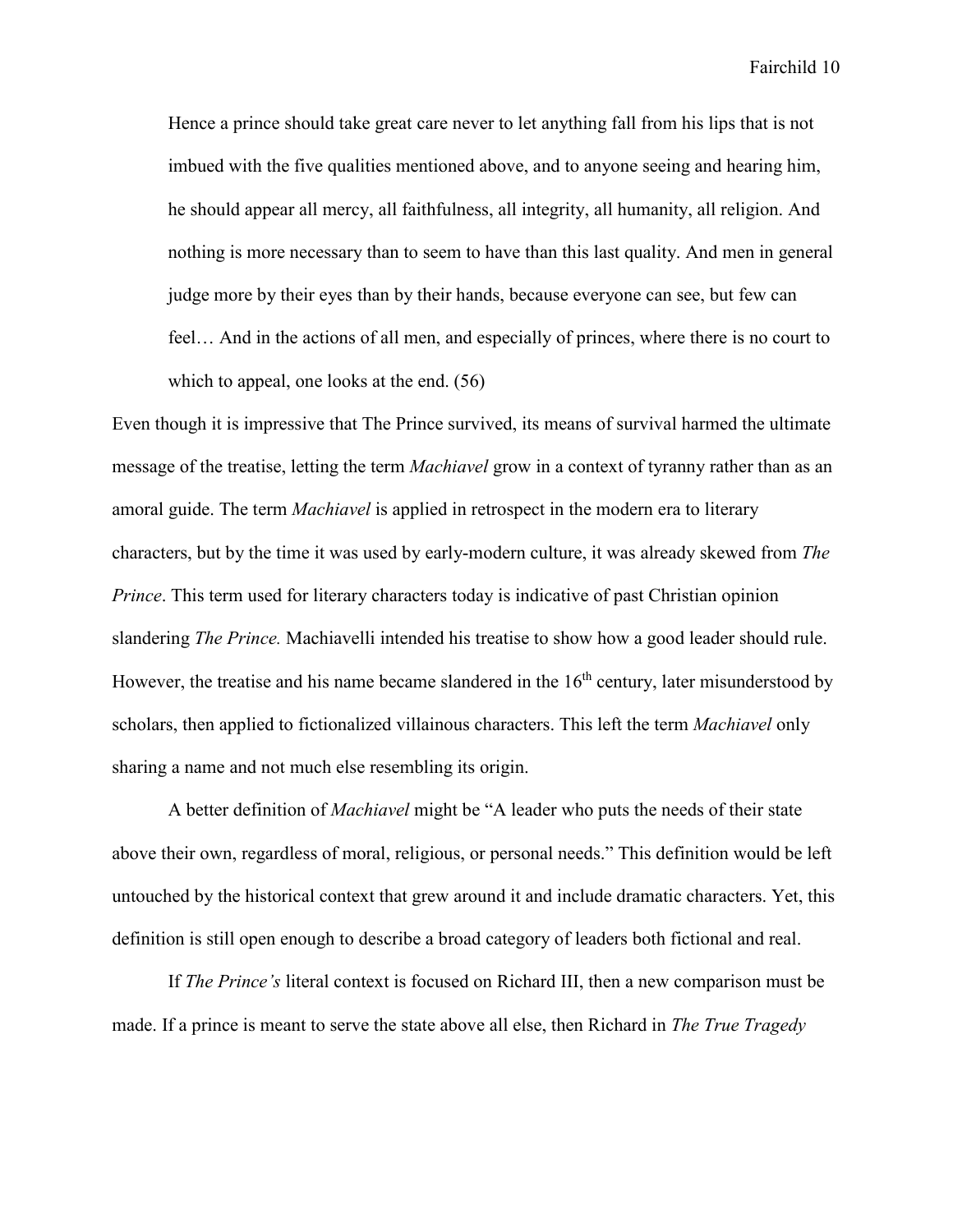starts off poorly. In one way that aligns with his other representations, he wishes to be king through jealousy, not the good of the state.

I reapt not the gaine but the glorie, and since it becommeth A sonne to maintaine the honor of his deceased father, Why should I not hazard his dignitie by my brothers sonnes? To be a baser than a King I disdaine, And to be more then Protector, the law deny, Why my father got the Crowne, my brother won the Crowne,

And I will weare the Crowne

(14)

He gives his own personal reasons, but does not explain why the state would be better under his rule than that of the current king. Even when he finally gets the crown and is wracked with guilt, he still feels he deserved the crown despite the burden. The only part of Richard's speech that fits is that he does not allow God to get in the way of his decisions. God is left out, leaning into Machiavelli's areligious message.

Gloster does not follow *The Prince* for obtaining the crown, nor is he able to keep the crown. Within the same scene when he obtains power, Richmond has already consolidated allies against Richard. "The Earle is vp in Armes, And with him many of the Nobilitie, He hath ayde in France" (49). While a prince cannot trust anyone around them, they must have those around trust the prince. Or, if the prince cannot be trusted, the prince must be feared. This Richard was never given the chance to show any sort of mercy and was plunged straight into a war. He only keeps half of this piece of advice in *The Prince*; he does not trust anyone. Richard says "In company I dare not trust my friend, Being alone, I dread the secret foe : I doubt my foode, least poyson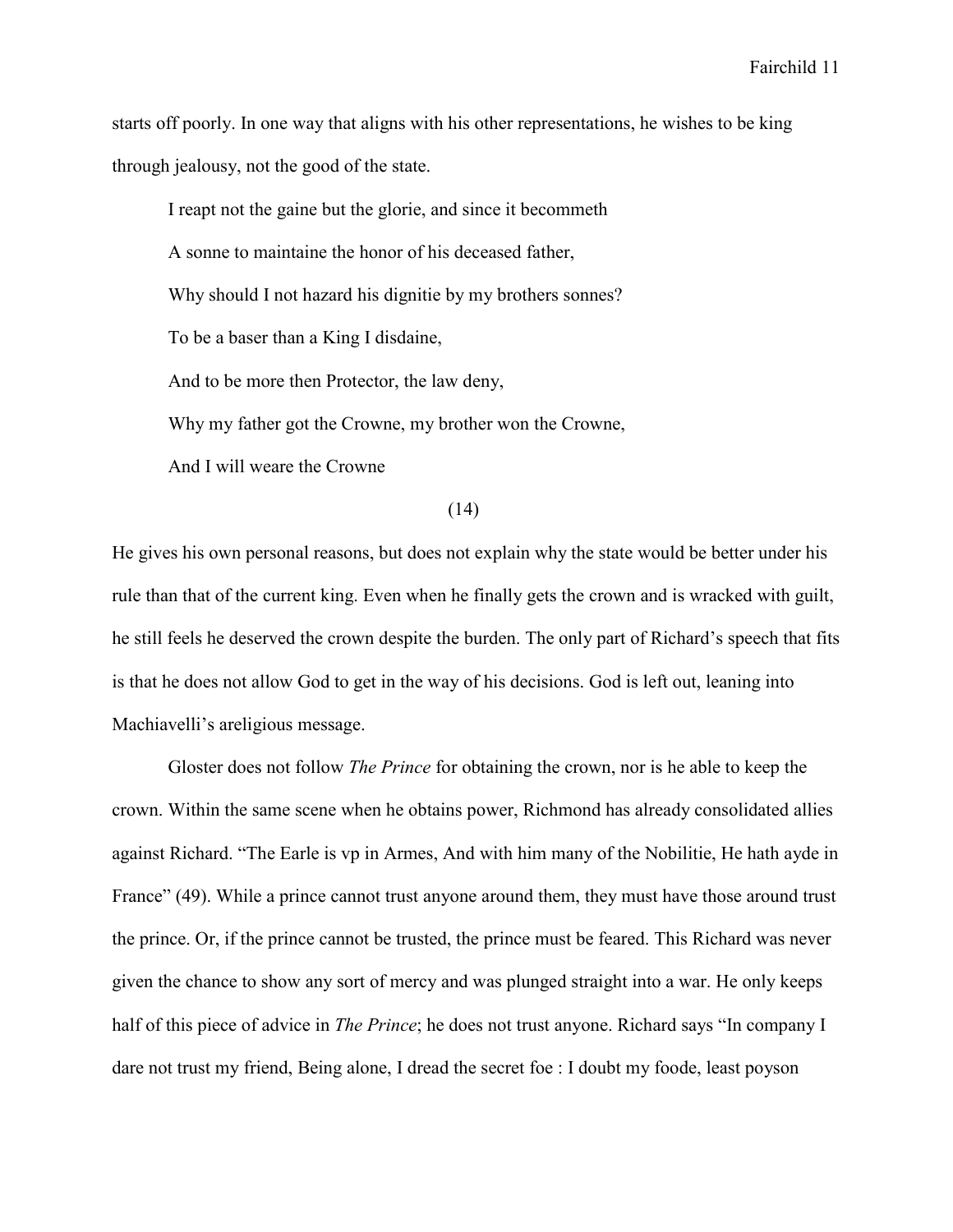lurke therein. My bed is vncoth, rest refraines my head" (62). He does not trust anyone, but few trust him. Even fewer fear him. Or if they do fear him, they flock to serve Richmond.

Richard III as seen in *The True Tragedy of Richard The Third* does not fit the modern dramatic, exaggerated definition of a Machiavel, not does he fit my proposed definition that is based on *The Prince.* Within the context of the *Oxford Dictionary of Literary Terms*, Richard is reluctant to be a Machiavel at best. He does not willingly commit villainy, as he prefers open violence. Nor is he dishonest as he openly regrets his actions upon his death. When contextualized within *The Prince* itself, he does not hold the state above his own needs, nor does he have the ability to retain and continue the state under his rule. Even though this character is based on a historical figure, the nature of playwrighting keeps him separated from the historical record. Other versions of the character, not the historic figure, may fit better with either definition, but this particular version of Richard III does not display enough characteristics of either to warrant being called a Machiavel.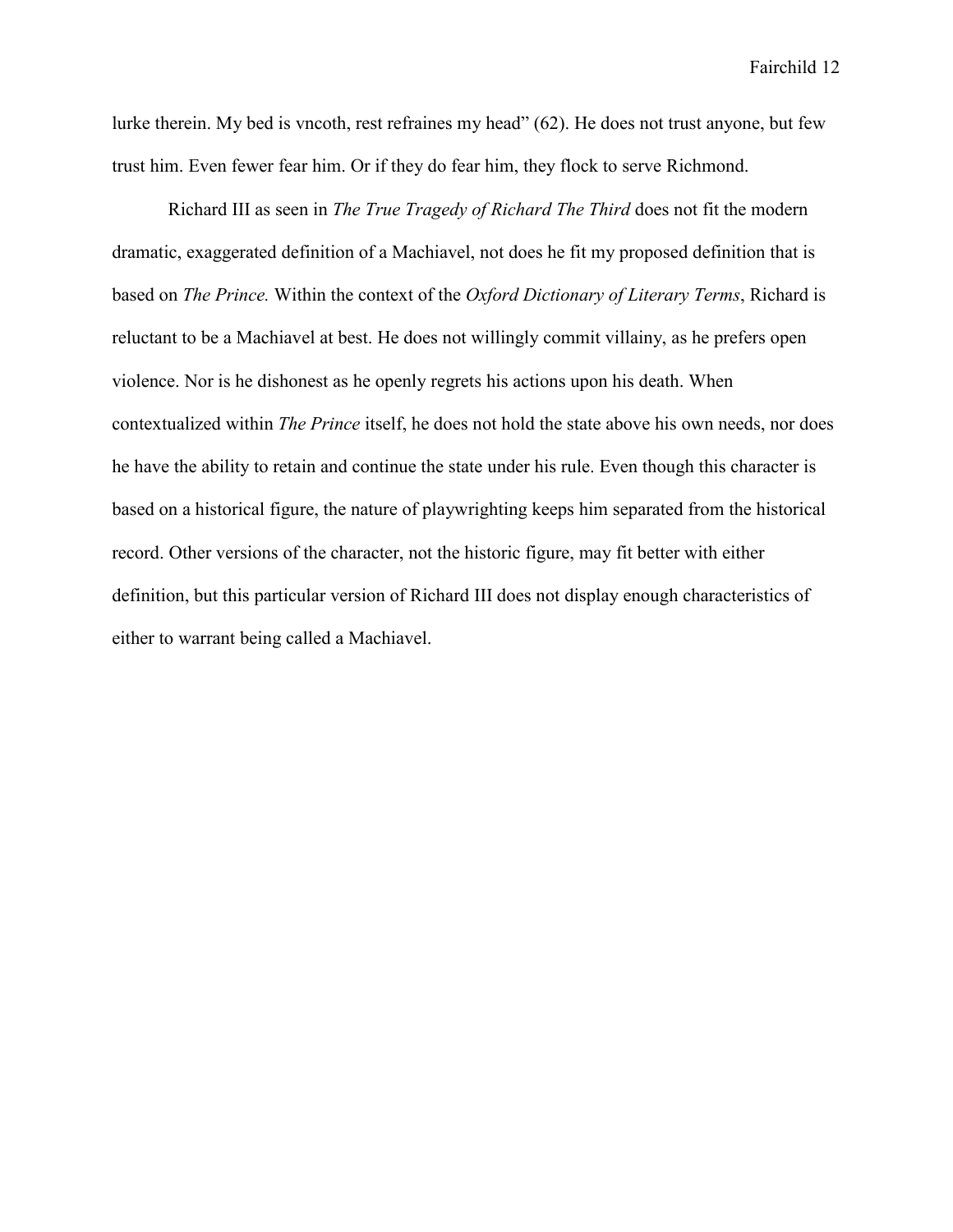#### Works Cited

- Baldick, Chris. "Machiavel, n." *The Oxford Dictionary of Literary Terms*, 4<sup>th</sup> ed., Oxford, 2015, p. 209.
- Heywood, Thomas. *The Second Part of King Edward IV*. Edited by Richard Rowland, Manchester UP, 2009.
- Machiavelli Niccolò, and Wayne A. Rebhorn. *The Prince: A Revised Translation, Backgrounds, Interpretations*. Edited and Translated by Rebhorn. 3rd ed., W.W. Norton, 2020.

"Machiavellian, n. and adj." *OED Online,* Oxford UP April 2022.

- Ponce, Timothy M. "Reconsidering the Early Modern Machiavellian: Illicit Manuscripts and Kyd's *The Spanish Tragedy*." *Texas Studies in Literature and Language*, vol. 60, no. 4, 2018, pp. 443–66, [https://doi.org/10.7560/TSLL60403.](https://doi.org/10.7560/TSLL60403)
- Rebhorn, Wayne A. "Machiavelli and the Crisis of the Renaissance Italian City-State." *The Prince: A Revised Translation, Backgrounds, Interpretations*, W.W. Norton, 2020, pp. ixxxxi.
- Shakespeare, William. *The Third Part of Henry the Sixth*. *The Norton Shakespeare: Early Plays and Poems*, edited by Stephen Greenblatt, 3rd ed., 2016, pp. 276–341.
- ---. *The Tragedy of King Richard the Third*. *The Norton Shakespeare: Early Plays and Poems*, edited by Stephen Greenblatt, 3rd ed., 2016, pp. 566–646.

Soll, Jacob. "The Reception of *The Prince* 1513-1700, or Why we Understand Machiavelli the Way We Do." *Social Research*, vol. 81, no. 1, 2014, pp. 31-60*. ProQuest*, [https://ezproxy.tntech.edu/login?url=https://www.proquest.com/scholarly](https://ezproxy.tntech.edu/login?url=https://www.proquest.com/scholarly-journals/reception-prince-1513-1700-why-we-understand/docview/1542032526/se-2?accountid=28833)[journals/reception-prince-1513-1700-why-we-understand/docview/1542032526/se-](https://ezproxy.tntech.edu/login?url=https://www.proquest.com/scholarly-journals/reception-prince-1513-1700-why-we-understand/docview/1542032526/se-2?accountid=28833)[2?accountid=28833.](https://ezproxy.tntech.edu/login?url=https://www.proquest.com/scholarly-journals/reception-prince-1513-1700-why-we-understand/docview/1542032526/se-2?accountid=28833)